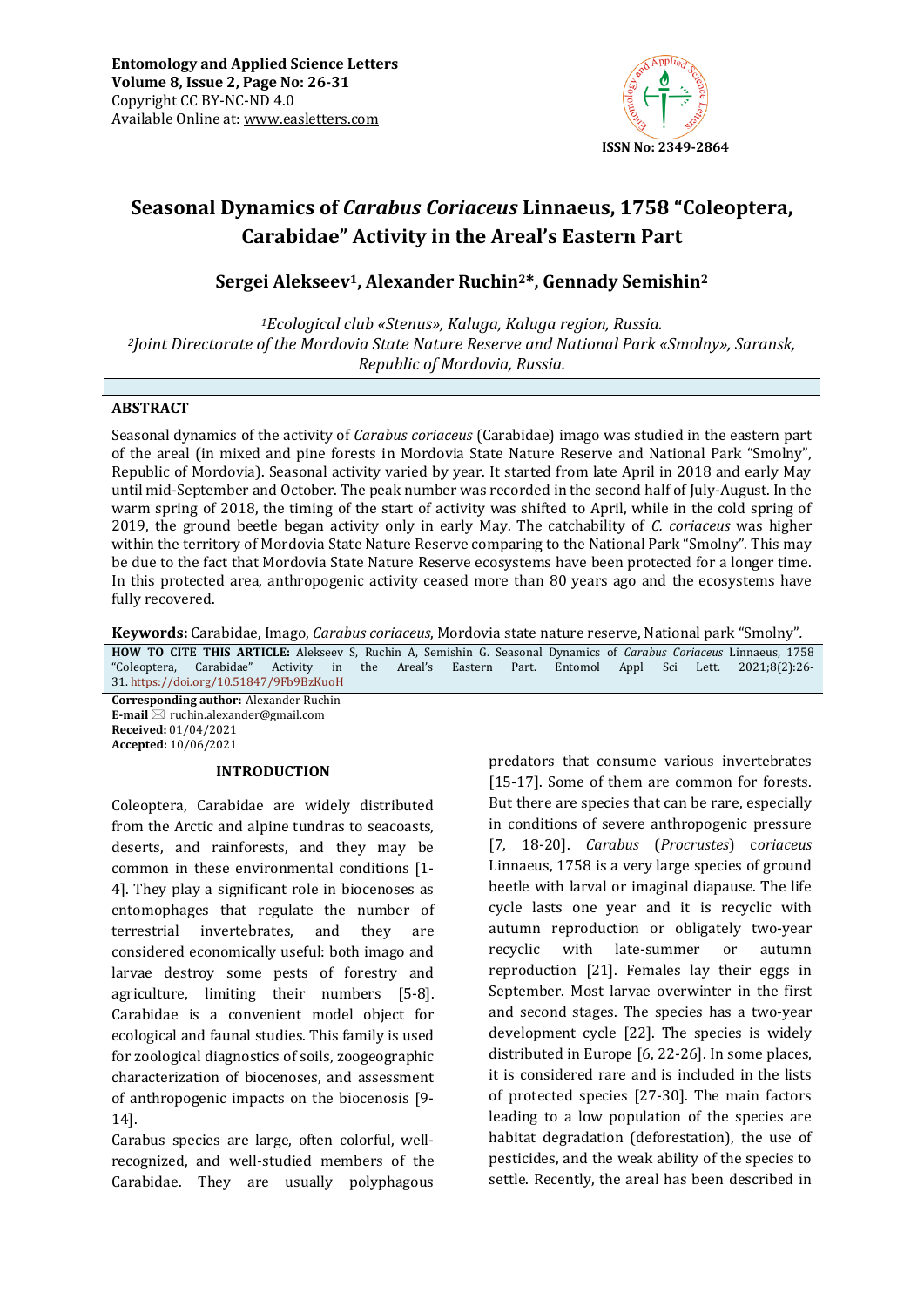detail within central Russia [31]. The eastern border of the species' areal passes through the Chuvash Republic and the Ulyanovsk region. The Republic of Mordovia is located close to the eastern border of the species' areal [32, 33]. The objective of the present study was to investigate the seasonal dynamics of *Carabus coriaceus*  activity in the eastern part of its areal.

## **MATERIALS AND METHODS**

The Republic of Mordovia is located in the center of the East European Plain between 42°11' and 46°45' East longitude and 53°38' and 55°11' North latitude. The Sura and Moksha Rivers (tributaries of the Volga and Oka Rivers,

## **Alekseev** *et al.**Entomol. Appl. Sci. Lett., 2021, 8(2): 26-31*

respectively) are the main rivers in the basin where the Republic of Mordovia is located. The territory of the republic is situated in the forest and forest-steppe zone of Central Russia. There are several small steppe areas within the territory. The eastern part of Mordovia is located in the northwest of the Volga Upland, and the western part in the Oka-Don lowland **(Figure 1)**. In this regard, a variety of habitats is observed in the studied area. Boreal coniferous and mixed forests are common in the west, northwest, and north of the region [34]. Deciduous forests cover the central and eastern parts of the republic [12, 35]. Forest-steppe landscapes prevail in the east and south-east.



**Figure 1.** Study sites of *C. coriaceus* (shown with red dots).

The collection was carried out using pitfall traps in different regions of the Republic of Mordovia

in 2018-2019. The distribution of ground beetles was studied during 2008-2020. The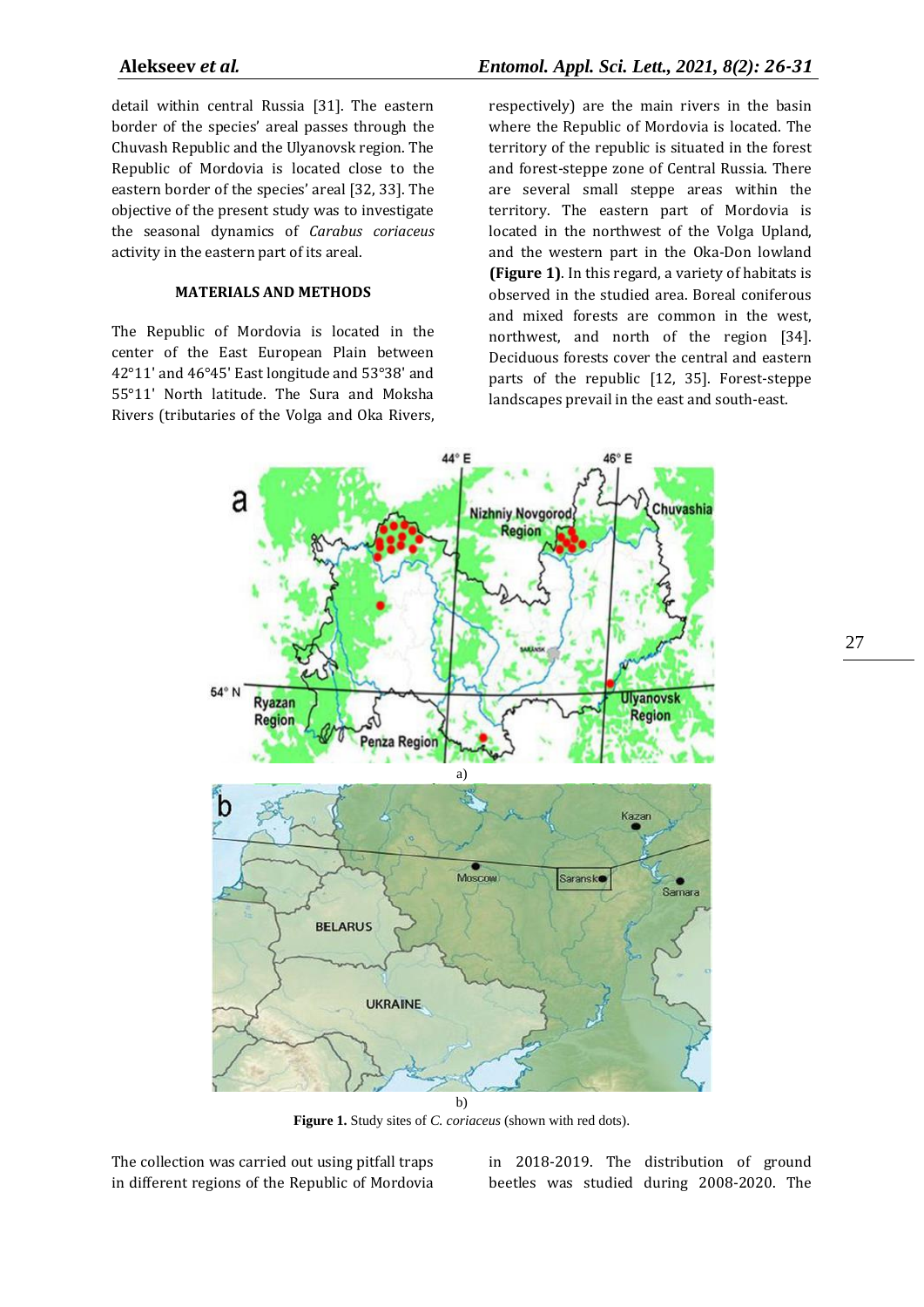pitfall traps consisted of plastic cups with a volume of 0.5 liters with a 4% formalin solution poured into them. In order to study seasonal population dynamics, traps were placed in the forests of the Mordovia State Nature Reserve in four localities (Temnikov district of the Republic of Mordovia) and the National Park "Smolny" in three localities (Ichalki and Bolshoe Ignatovo districts of the Republic of Mordovia). In each locality, there were 10 traps (from the end of April to September), which were installed in one line with a distance between them of 2-3 m. The evaluation of accounting results was expressed in dynamic density (ex./100 trap-days).

## **RESULTS AND DISCUSSION**

The Republic of Mordovia is part of the range and is located close to the eastern border of the distribution of this species. The main biotopes of this species are forest edges, forest meadows, forest roads, and clearings in mixed and pine forests [33, 36]. Despite the fact that there are a lot of forests in the region, the findings of *C. coriaceus* are mainly confined to protected areas. In such conditions, the forest landscapes where *C. coriaceus* lives remain untouched.

Nevertheless, we note that the number of species in Mordovia State Nature Reserve was almost three times higher than the number of species from biotopes from the forests of National Park "Smolny". The first protected area is protected for a longer time and all the landscapes have been untouched for more than 80 years. Ecosystems in the National Park "Smolny" have been protected for only 25 years, and before that, intensive forestry activities were carried out on this territory. It is possible that anthropogenic activity has caused some damage to the populations of *C. coriaceus* and they are now in the recovery stage.

The activity of ground beetles is influenced by several factors, including temperature, humidity, microclimatic conditions, etc. [37, 38]. The temperature has long been considered the most important abiotic factor affecting the activity of Carabidae [39, 40]. The seasonal and life-history fluctuations strongly influence the observed abundances and distributions of Carabidae in certain biotopes [1, 21, 41].

Seasonal activity of *C. coriaceus* began in late April-early May and lasted until mid-September – the first half of October **(Figure 2).** Only one peak of abundance was recorded, which occurred in the second half of July – August.



**Figure 2.** Dynamics of seasonal activity of *Carabus coriaceus*. The territory of Mordovia State Nature Reserve (1 – sq. 86; 2 – sq. 18; 3 – sq. 34; 4 – sq. 435) and the territory of National Park "Smolny" (5 – sq. 10; 6 – sq. 1; 7 – sq. 3). The relative abundance is indicated on the ordinate axis (ex./100 trap-days).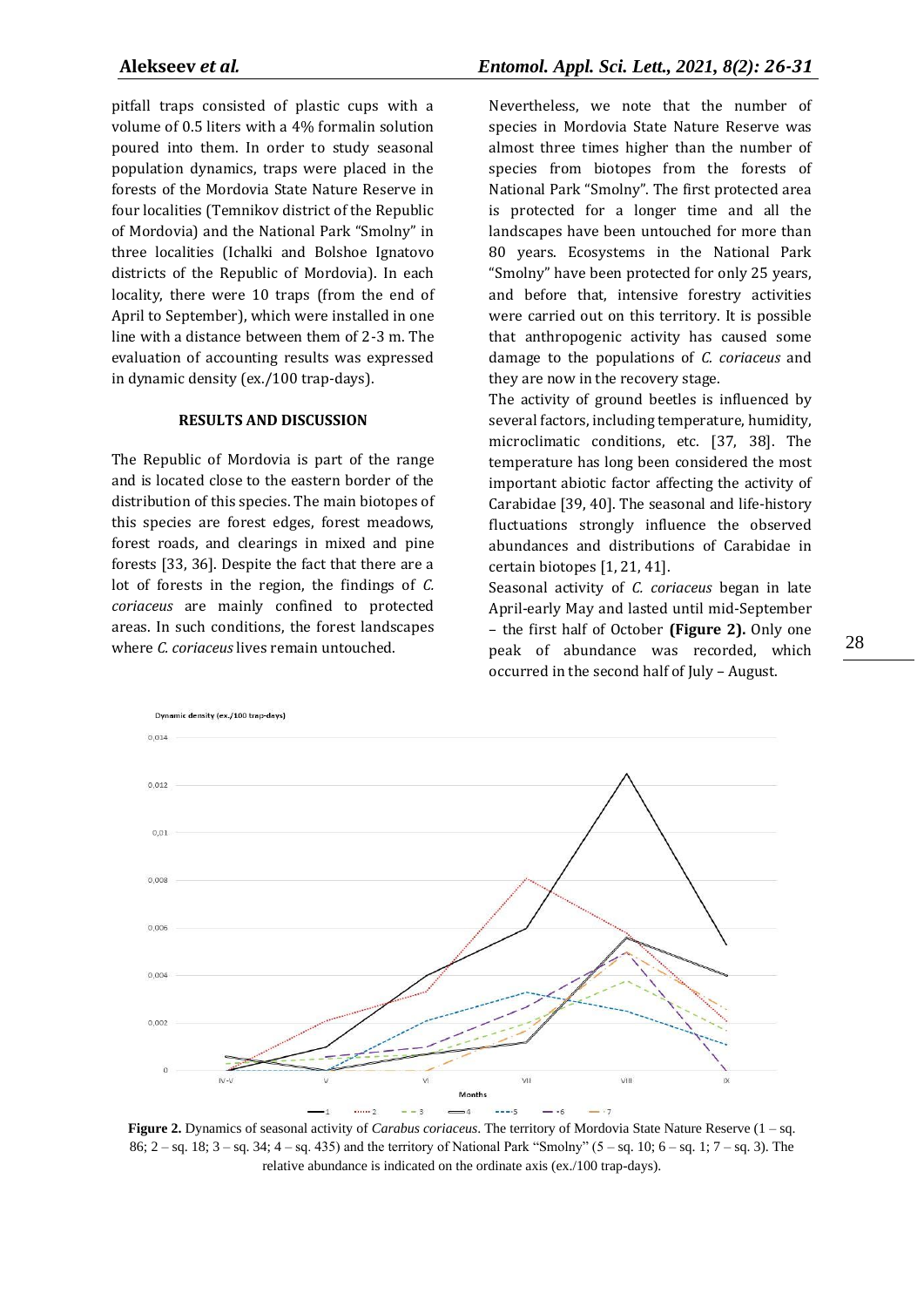It is worth noting that in the relatively warm spring of 2018, the timing of the start of activity was shifted to April, while in the cold spring of 2019, the ground beetle began activity only in early May. However, subsequently, due to changes in the temperatures and cooling in the summer of 2018, the peak population was shifted to the beginning of August **(Figure 2 and Graphs 1, 3, 4, 6, and 7)**. And vice versa, in 2019 **(Figure 2 and Graphs 2 and 5)** the peak population was recorded in the second half of July.

In contrast to our studies in Hungary, two peaks of the seasonal activity of *C. coriaceus* were recorded: in late June-July and late August-early September [3, 42]. Slovakia also had two peaks of activity that were weather-dependent [43]. In the forests of Slovenia, the first specimens were caught in late April, and the last – in early November. The species becomes abundant in late May, mid-July, and especially between late August and late October [44]. In Croatia, this species was most active in late summer and autumn, but a small peak of activity was also observed in spring [45]. Since activity, in addition to the features of the life cycle, is associated with the weather conditions, it is obvious that the corresponding changes in the catch rate over the years and during the season will always be ambiguous.

## **CONCLUSION**

The seasonal activity of *C. coriaceus* in the eastern part of the range varied by year. It began in late April or early May and lasted till mid-September and October. At the same time, the peak number fell in the second half of July – August. The beginning of activity was influenced by the ambient temperature. Thus, in the warm spring of 2018, the start dates of activity were shifted to April, and in the cold spring of 2019, *C. coriaceus* began its activity only in early May. At the same time, the catchability of *C. coriaceus* was higher in the Mordovia State Nature Reserve, in contrast to the National Park "Smolny". This may probably be due to the longer duration of the Mordovia State Nature Reserve ecosystem protection. In this protected area, anthropogenic activity ceased more than 80 years ago and the ecosystems have fully recovered.

**ACKNOWLEDGMENTS:** None

**CONFLICT OF INTEREST:** None

**FINANCIAL SUPPORT:** None

## **ETHICS STATEMENT:** None

## **REFERENCES**

1. Lövei GL, Sunderland KD. Ecology and behavior of ground beetles (Coleoptera: Carabidae). Annu Rev Entomol. 1996;41(1):231-56.

doi:10.1146/annurev.en.41.010196.001311

- 2. Bondarenko AS, Zamotajlov AS, Belyi AI, Khomitskiy EE. Fauna and ecological characteristics of ground beetles (Coleoptera, Carabidae) of the Nature Sanctuaries «Prichernomorskiy» and «Tuapsinskiy» (Russia). Nat Conserv Res. 2020;5(3):66-85.
	- doi:10.24189/ncr.2020.032
- 3. Fülöp D, Bérces S, Szabó P, Samu F. Effects of abiotic factors on co-occurring *Carabus* (Coleoptera: Carabidae) species. Biologia. 2021;76(2):663-71. doi:10.2478/s11756- 020-00593-w
- 29
- 4. Ludwiczak E, Nietupski M, Kosewska A. Ground beetles (Coleoptera; Carabidae) as an indicator of ongoing changes in forest habitats due to increased water retention. PeerJ. 2020;8:e9815. doi:10.7717/peerj.9815
- 5. Pearce JL, Venier LA. The use of ground beetles (Coleoptera: Carabidae) and spiders (Araneae) as bioindicators of sustainable forest management: a review. Ecol Indic. 2006;6(4):780-93.
- 6. Vladić ŽJ, Jelaska LŠ. Long term changes (1990–2016) in carabid beetle assemblages (Coleoptera: Carabidae) in protected forests on Dinaric Karst on Mountain Risnjak, Croatia. Eur J Entomol. 2020;117:56-67. doi:10.14411/eje.2020.006
- 7. Bondarenko AS, Zamotajlov AS, Shchurov VI. Contribution to biology and distribution studies on some ground beetles species (Coleoptera, Carabidae) registered in the Red Data Book of Krasnodarsky Krai. Nat Conserv Res. 2017;2(Suppl. 1):70-80. doi:10.24189/ncr.2017.005 [In Russian]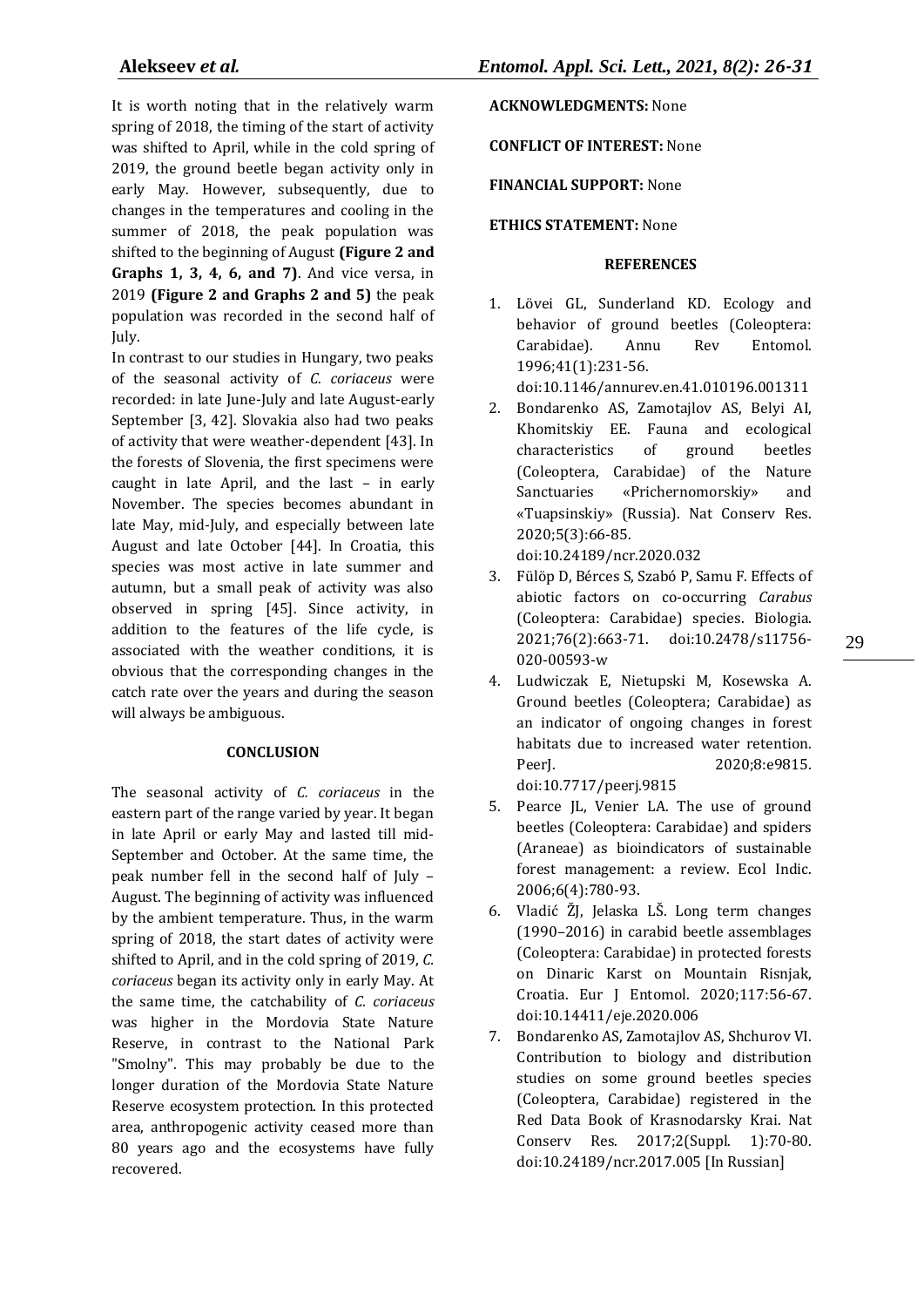- 8. Rozhnov VV, Lavrinenko IA, Razzhivin VY, Makarova OL, Lavrinenko OV, Anufriev VV, et al. Biodiversity revision of a large arctic region as a basis for its monitoring and protection under conditions of active economic development (Nenetsky Autonomous Okrug, Russia). Nat Conserv Res. 2019;4(2):1-28. doi:10.24189/ncr.2019.015 [In Russian]
- 9. Magura T, Lövei GL. Consequences of urban living: urbanization and ground beetles. Curr Landsc Ecol Rep. 2021;6:9-21. doi:10.1007/s40823-020-00060-x
- 10. Koivula M. Useful model organisms, indicators, or both? Ground beetles (Coleoptera, Carabidae) reflecting environmental conditions. ZooKeys 2011;100:287-317. doi:10.3897/zookeys.100.1533
- 11. Kirichenko-Babko M, Danko Y, Musz-Pomorksa A, Widomski MK, Babko R. The impact of climate variations on the structure of ground beetle (Coleoptera: Carabidae) assemblage in forests and wetlands. Forests. 2020;11(10):1074. doi:10.3390/f11101074
- 12. Ruchin AB, Alekseev SK, Khapugin AA. Postfire fauna of carabid beetles (Coleoptera, Carabidae) in forests of the Mordovia State Nature Reserve (Russia). Nat Conserv Res. 2019;4(Suppl.1):11-20. doi:10.24189/ncr.2019.009
- 13. Zamotajlov AS, Serdyuk VY, Khomitskiy EE, Belyi AI. New data on distribution and biology of some rare ground beetles (Coleoptera, Carabidae) in South Russia. Nat Conserv Res. 2019;4(4):81-90. doi:10.24189/ncr.2019.066 [In Russian].
- 14. Khobrakova LT, Rudykh SG, Ulzii T, Gantigmaa Ch. Life cycle of ground beetle *Chlaenius tristis reticulatus* Motschulsky, 1844 (Coleoptera: Carabidae) in the condition of Western Transbaikalia. Far East Entomol. 2020;418:19-24. doi:10.25221/fee.418.4
- 15. Carbonne B, Bohan DA, Petit S. Key carabid species drive spring weed seed predation of *Viola arvensis*. Biol Control. 2020;141:104148. doi:10.1016/j.biocontrol.2019.10414
- 16. Eötvös CB, Lövei GL, Magura T. Predation pressure on sentinel insect prey along a riverside urbanization gradient in Hungary.

Insects. 2020;11(2):97. doi:10.3390/insects11020097

- 17. Knapp M, Seidl M, Knappová J, Macek M, Saska P. Temporal changes in the spatial distribution of carabid beetles around arable field-woodlot boundaries. Sci Rep. 2019;9:8967. doi:10.1038/s41598-019- 45378-7
- 18. Ruchin AB, Egorov LV. Overview of insect species included in the Red Data Book of Russian Federation in the Mordovia State Nature Reserve. Nat Conserv Res. 2017;2(Suppl.1):2-9. doi:10.24189/ncr.2017.016
- 19. Ruchin AB, Khapugin AA. Red data book invertebrates in a protected area of European Russia. Acta Zool Academ Sci Hung. 2019;65(4):349-70. doi:10.17109/AZH.65.4.349.2019
- 20. Cicort-Lucaciu AȘ. Road-killed ground beetles prove the presence of *Carabus hungaricus* (Coleoptera: Carabidae) in North-Western Romania. Nat Conserv Res. 2020;5(3):134-8.

doi:10.24189/ncr.2020.035

- 21. Matalin AV. Life cycles of ground beetles (Coleoptera, Carabidae) of the Western Palearctic: abstract. dis. Doctors biol. Sciences Moscow; 2011. 46 p. [In Russian]
- 22. Minets ML. Seasonal activity dynamics of ground beetles of the genus *Carabus* L. (Coleoptera, Carabidae) in the coniferous forests of Belarus. Vestn BGU. 2007;2(3):71- 7. [In Russian]
- 23. Riecken U, Raths U. Use of radio telemetry for studying dispersal and habitat use of *Carabus coriaceus* L. Ann Zool Fennici. 1996;33(1):109-16.
- 24. Turin H, Penev L, Casale A. (eds.) The genus *Carabus* L. in Europe. A synthesis. Pensoft Publ., Sofia–Moscow–Leiden; 2003. 536 p.
- 25. Andorko R, Kadar F. Carabid beetle (Coleoptera: Carabidae) communities in a woodland habitat in Hungary. Entomol Fenn. 2006;17(3):221-8.
- 26. Teofilova T. Ground beetles (Coleoptera: Carabidae) from the region of Cape Emine (central Bulgarian Black Sea coast). Part II. Ecological parameters and community structure. ZooNotes. 2015;71:1-12.
- 27. Red Data Book of Chuvashia Republic. Vol. 1. P. 2. Rare and endangered species of

30